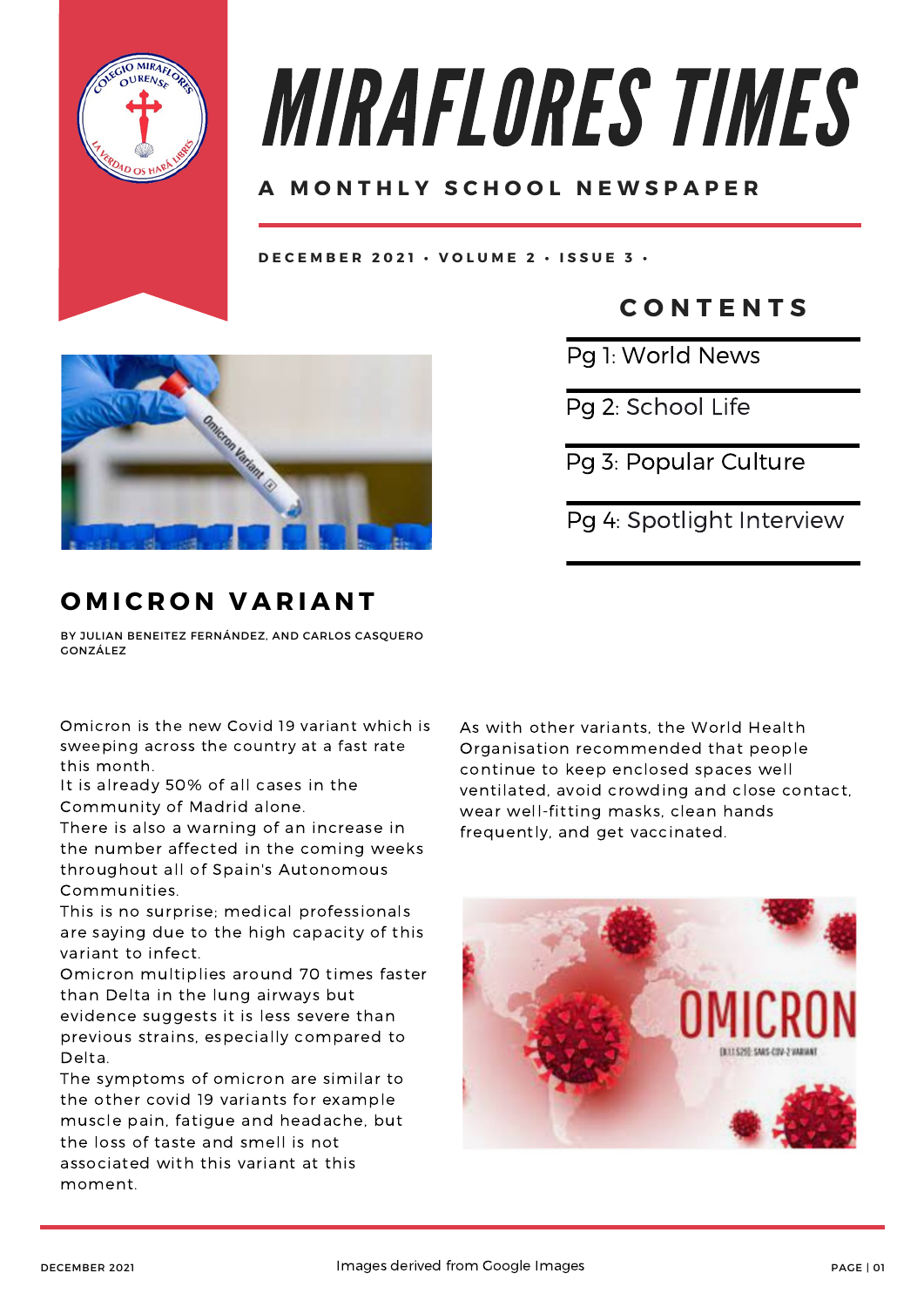

## $CHRISIMAS$  **CELEBRATION VIDEO**

BY JOSÉ LUIS SENRA MOSQUERA, GONZALO SEGUÍN FERNÁNDEZ HUGO FERREIRO GONZÁLEZ AND ÁLVARO GUZMÁN DOMÍNGUEZ.

As it is the month of Christmas all courses of Colegio Miraflores collaborated on a Christmas celebration themed video, called 'Festival de Navidad 2021' which parents and friends can enjoy on the school's YouTube page.

Here in the 6th Primary class we decided to do our own interpretation of Silent Night Rock n Roll version. It was a lot of fun we dressed up in our rock n roll clothes and Santa hats, played an assortment of instruments and danced in different locations around the school.

At the time we had some of our class mates isolated at home but that wasn't a problem because they also recorded themselves from their houses and we were able to involve them in the video also.

## **C H R I S T M A S D E C O R A C T I O N S**

This Year in celebration of the festive season, teachers and students decided to design and decorate the Primary and Secondary schools passage way with Christmas related decorations.

In particular we had an advent calendar tree, and a model creation of the Nativity Story both designed by Priest Emmanuel and his students from his religion classes.





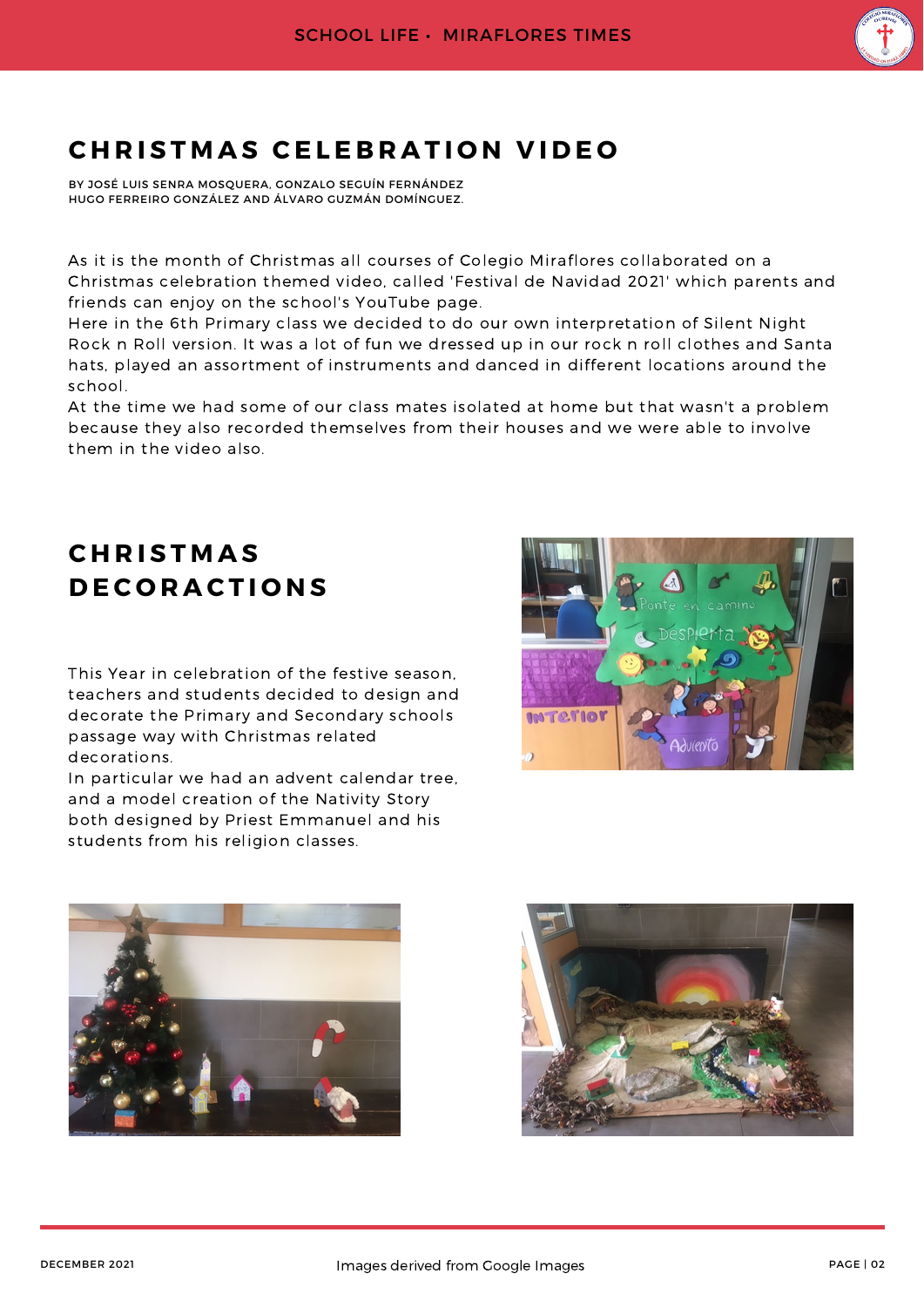



## **M A R O O N 5**

BY ZOE DO PARK, MARÍA FERNANDA CASTRO ANAYA, NEREA SOTO VILARCHAO AND IVANA ANTÍA LEZAMA VERDINI.

Maroon 5 is a famous Pop band from Los Angeles, California, who have been on the billboard music charts since the early 2000s. In 1994 the original members formed a band called Kara's Flowers while attending Brentwood Highschool.

Some years later in 2001 the band Maroon 5 was formed consisting of lead vocalist Adam Levine , guitarists James Valentine and Mickey Madden, Keyboardists PJ Morton and Jesse Carmichael, and finally drummer Matt Flynn.

Maroon 5's musical style has generally been considered pop, but it can also be described as pop rock, funk rock, dance-pop, blue-eyed soul, neo soul, and soft rock.

The band has won three Grammy Awards and thirteen nominations since then, they have released seven studio albums starting with their first in 2002 called Songs About Jane to their most recent in 2021 Called Jordi.

The three favourite and recognisable Maroon 5 songs from the students of Miraflores 6th of primary class are Sugar, Moves Like Jagger, and Girls Like You.